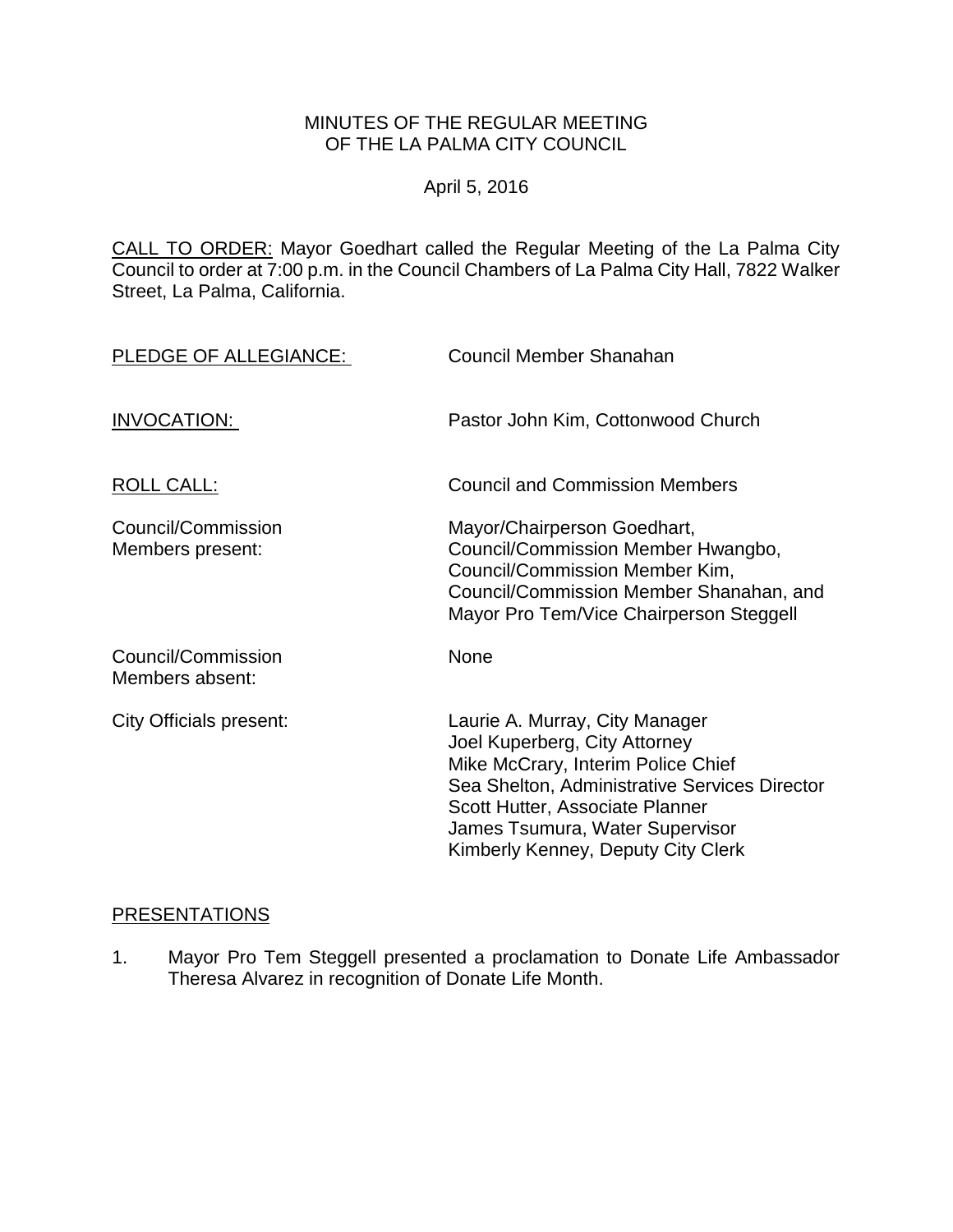City Council Meeting April 5, 2016 Page 2

#### [ORAL COMMUNICATIONS](http://lapalma.granicus.com/MediaPlayer.php?view_id=&clip_id=984&meta_id=131178)

Lisa Walker, a La Palma Resident representing Los Coyotes Elementary School Parent-Teacher-Student Organization (PTSO), invited the City Council to their annual talent show on April 22 at 6:00 p.m. in the school's multi-purpose room.

Jenelle Frese, a La Palma resident, addressed the City Council regarding the death of a family pet "Marie" due to a high speed vehicle; concern for speeding along Maroon and Sharon Drive that goes unchecked; asked the City Council to consider three speed bumps as a speed deterrent - one on Trinity Drive between Sharon and Maroon Drive, and 2 on Maroon Drive; that there are no marked crosswalks on those streets; the lack of posted speeding limits; support to post a speed limit of 15 instead of 25; support to remove the sign that indicates access through this neighborhood to La Palma Avenue from Denni Street; and advocating the street name be changed from Maroon Drive to Marie Lane in memory of her lost family pet.

Council Member Shanahan asked for clarification on the traffic sign directing through traffic access to La Palma Avenue through their neighborhood.

Ms. Frese responded that the traffic sign is blue and white that says "Access to La Palma Avenua via Trinity Lane" with an arrow pointing in the direction of her neighborhood.

Wallace Yelle, a Buena Park resident living adjacent to La Palma city limits, addressed the City Council regarding traffic safety concerns by speeders not adhering to the posted speed limit in his neighborhood and asked for more of a police presence in that area to deter speed violators.

Police Chief McCrary responded that the City will review and enhance enforcement right away in the areas of concern; that he would investigate Ms. Frese's concerns; and that he would speak with Mr. Yell about his concerns.

Larry Herman, a La Palma resident, addressed the City Council regarding his observation of traffic violators at the intersection of Indigo Lane and Andrew Drive; and suggested a sign with the traffic violation fine to deter violators; and his support for Donate Life's endeavors and encouraged support.

## [RECESS THE CITY COUNCIL AND CONVENE AS THE CITY OF LA PALMA AS](http://lapalma.granicus.com/MediaPlayer.php?view_id=&clip_id=984&meta_id=131186)  [SUCCESSOR AGENCY TO THE DISSOLVED COMMUNITY DEVELOPMENT](http://lapalma.granicus.com/MediaPlayer.php?view_id=&clip_id=984&meta_id=131186)  [COMMISSION AT 7:25 P.M.](http://lapalma.granicus.com/MediaPlayer.php?view_id=&clip_id=984&meta_id=131186)

Deputy City Clerk Kenney stated, "The City Council will now recess and convene as the Successor Agency to the Dissolved Community Development Commission of the City La Palma, and then recess and convene as the Planning Commission. Members of the La Palma City Council receive no compensation or stipend as a result of convening or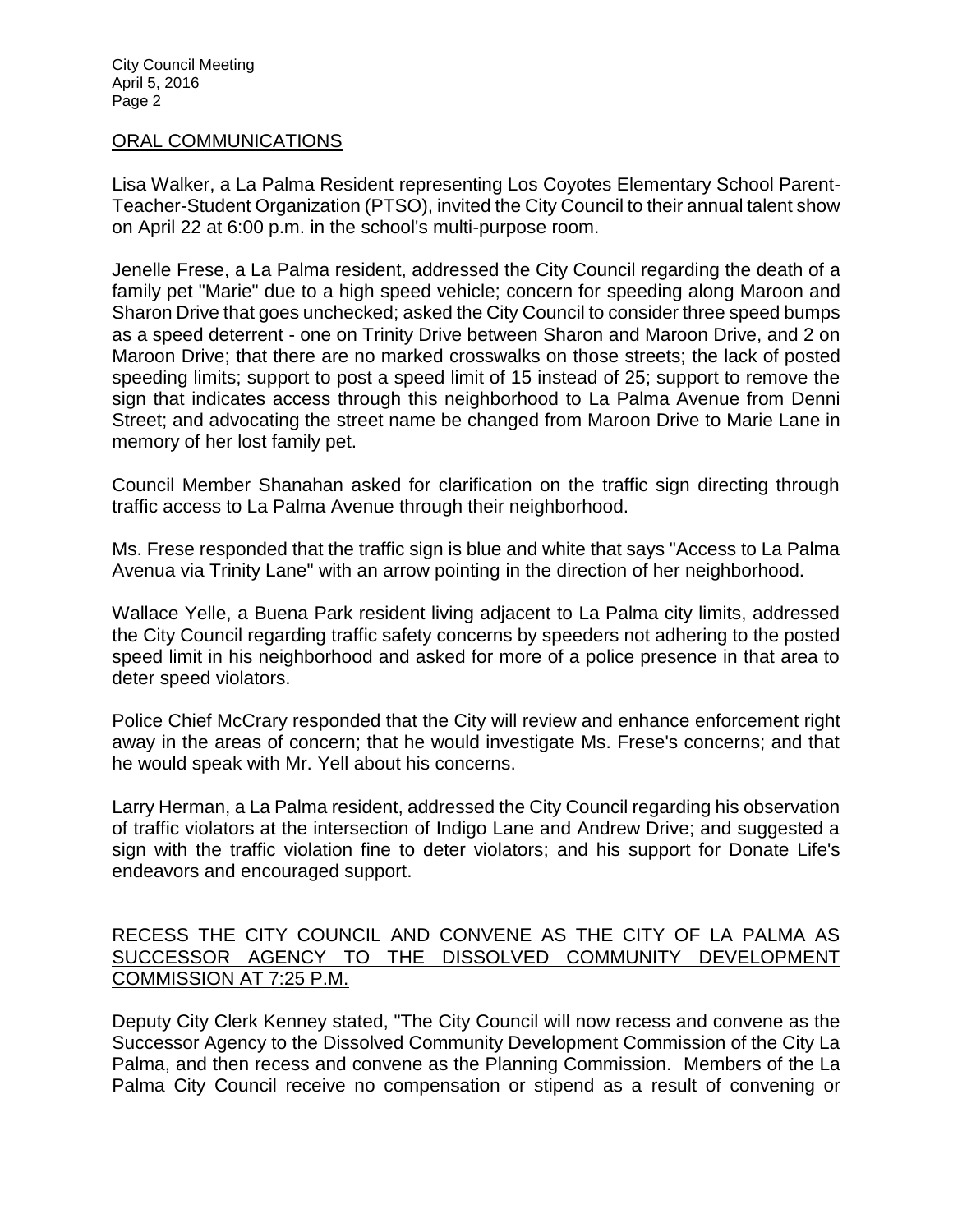City Council Meeting April 5, 2016 Page 3

participating in either the Successor Agency or Planning Commission meetings, or otherwise as serving as members of the Successor Agency or Planning Commission."

## [CONSENT CALENDAR](http://lapalma.granicus.com/MediaPlayer.php?view_id=&clip_id=984&meta_id=131188)

A. [Approval of Successor Agency Minutes](http://lapalma.granicus.com/MediaPlayer.php?view_id=&clip_id=984&meta_id=131189)

Minutes of the March 15, 2016, Regular Meeting of the Successor Agency.

Council Member Kim made a motion to approve Consent Calendar Item A.

The motion was seconded by Mayor Pro Tem Steggell and carried on the following vote:

- AYES: Mayor Goedhart, Council Member Hwangbo, Council Member Kim, Council Member Shanahan, and Mayor Pro Tem Steggell
- NOES: None

### PUBLIC HEARINGS

None Scheduled.

## REGULAR ITEMS

None Scheduled.

## [ADJOURN THE CITY OF LA PALMA AS SUCCESSOR AGENCY TO THE DISSOLVED](http://lapalma.granicus.com/MediaPlayer.php?view_id=&clip_id=984&meta_id=131191)  [COMMUNITY DEVELOPMENT COMMISSION, AND CONVENE AS THE PLANNING](http://lapalma.granicus.com/MediaPlayer.php?view_id=&clip_id=984&meta_id=131191)  [COMMISSION AT 7:26 P.M.](http://lapalma.granicus.com/MediaPlayer.php?view_id=&clip_id=984&meta_id=131191)

## [CONSENT CALENDAR](http://lapalma.granicus.com/MediaPlayer.php?view_id=&clip_id=984&meta_id=131192)

PL-1. Approval of Planning Commission Minutes

Minutes of the March 15, 2016, Regular Meeting of the Planning Commission.

Commission Member Kim made a motion to approve Consent Calendar Item PL-1.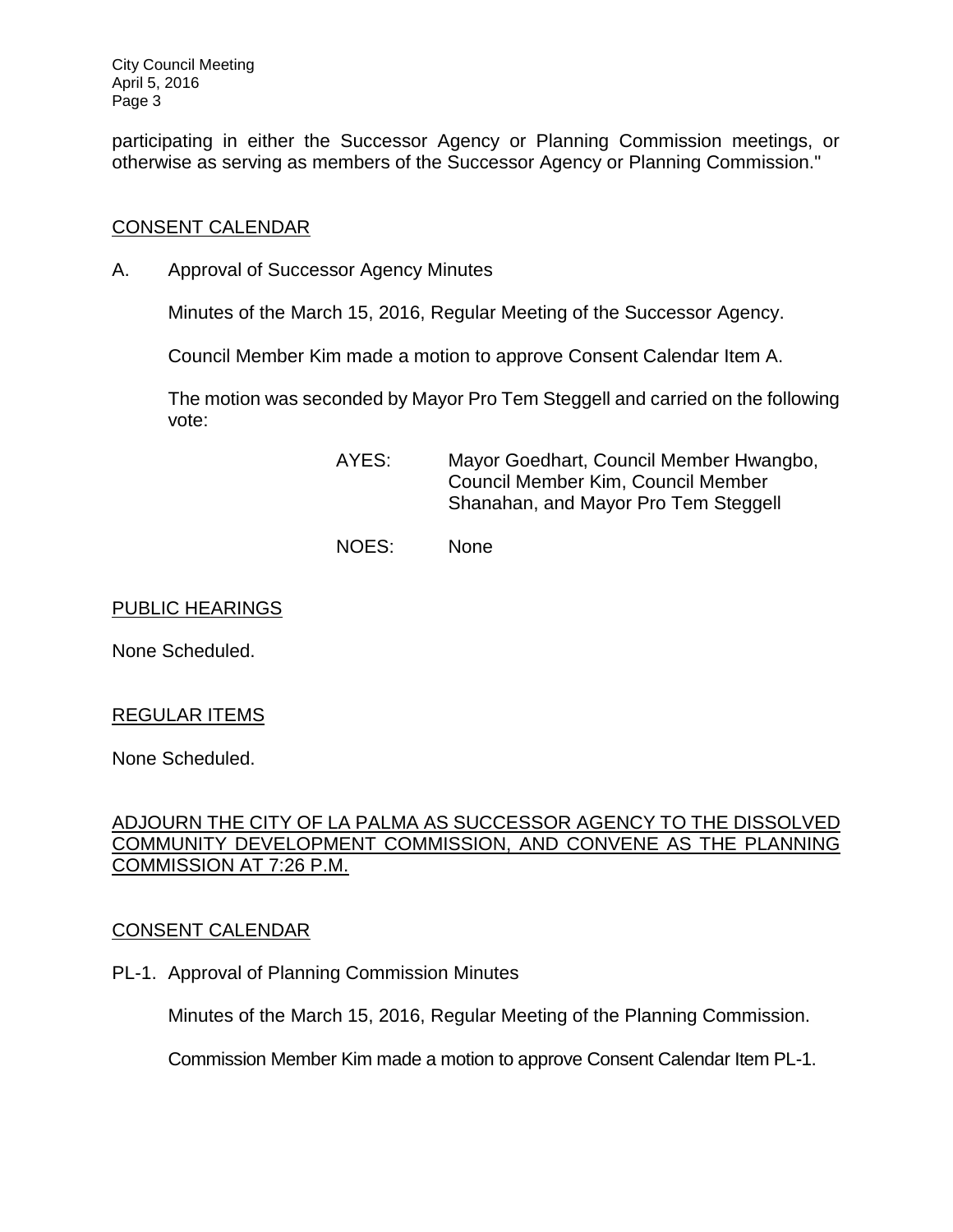The motion was seconded by Vice Chairperson Steggell and carried on the following vote:

- AYES: Chairperson Goedhart, Commission Member Hwangbo, Council Member Kim, Council Member Shanahan, and Mayor Pro Tem Steggell
- NOES: None

## [PUBLIC HEARINGS](http://lapalma.granicus.com/MediaPlayer.php?view_id=&clip_id=984&meta_id=131195)

- PL-2. [Amendment to Precise Plan 279 Incorporating](http://lapalma.granicus.com/MediaPlayer.php?view_id=&clip_id=984&meta_id=131196) a 55 Foot Clock Tower [Telecommunications Facility into the Proposed Gateway Retail Center located](http://lapalma.granicus.com/MediaPlayer.php?view_id=&clip_id=984&meta_id=131196)  [5100 Orangethorpe Avenue.](http://lapalma.granicus.com/MediaPlayer.php?view_id=&clip_id=984&meta_id=131196)
	- a) [Chairperson Goedhart opened the Public Hearing at 7:26 p.m.](http://lapalma.granicus.com/MediaPlayer.php?view_id=&clip_id=984&meta_id=131197)
	- b) [Associate Planner Hutter gave the Staff Report](http://lapalma.granicus.com/MediaPlayer.php?view_id=&clip_id=984&meta_id=131198)
	- c) [Commission Comments and Questions:](http://lapalma.granicus.com/MediaPlayer.php?view_id=&clip_id=984&meta_id=131199)

Discussion ensued regarding assurance that the time would be correct on the proposed clock; that the wireless carrier is responsible for the accuracy of the clock; and that the clock is computer controlled.

d) [Public Input:](http://lapalma.granicus.com/MediaPlayer.php?view_id=&clip_id=984&meta_id=131200)

Lisa Desmond, representing Verizon Wireless, addressed the Planning Commission regarding the increased coverage to wireless customers by having this clock tower; that they are compliant with all FCC standards; that 40% of all homes are run on wireless phones only; assurance that amplified coverage will ensure that 9-1-1 calls get through.

Discussion ensued regarding the cell tower being placed inside the clock tower walls; that the cell tower is not visible to the public; and that the clock will be digitally controlled.

William Desmond, representing Verizon Wireless and responsible for the acquisition, engineering, and design of the facility, addressed the Planning Commission regarding the mechanism inside the clock that controls all four faces of the clock on the tower in synchronization; and that the clock's technology will automatically reset to daylight saving time when appropriate.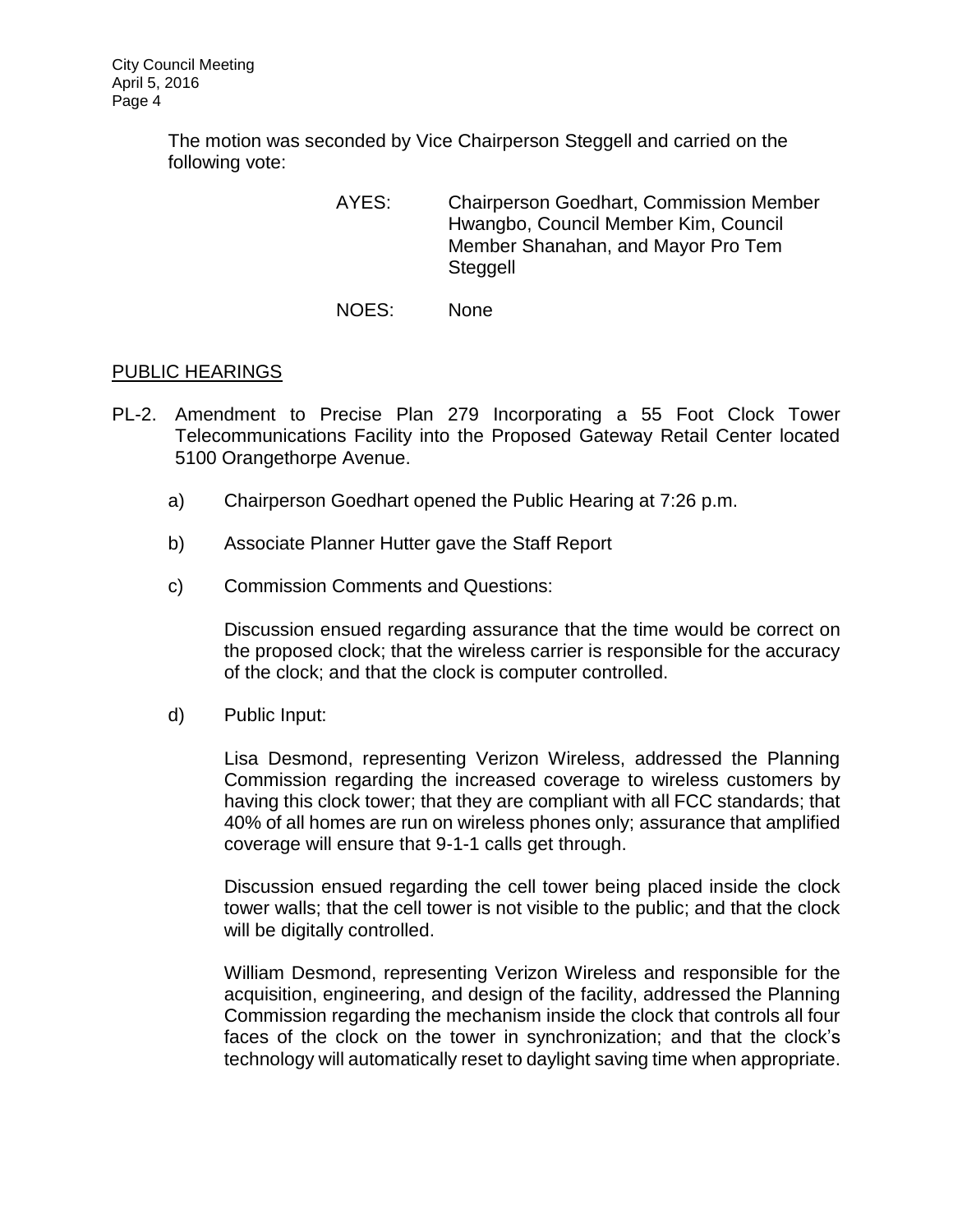Jerry Lomeli, a La Palma resident, addressed the Planning Commission regarding the previously noted Cerritos residents' traffic safety concerns across the way from the McDonalds driveway; that a signal should be considered for those who are trying to come out of the adjacent housing tract.

City Manager Murray responded that the Cerritos residents in question spoke with Community Services Director Belknap and have been put in touch with Cerritos Staff to address their traffic concerns.

Wally Zimmerman, a La Palma resident, addressed the Planning Commission regarding the traffic concerns with the approved remodel of McDonalds and the additional buildings.

Discussion ensued regarding a traffic safety study that was conducted as part of the Planning Commission's original project approval; that the traffic issues were already mitigated; and that the McDonald's remodel project will be starting shortly.

- e) [Chairperson Goedhart closed the Public Hearing at 7:39 p.m.](http://lapalma.granicus.com/MediaPlayer.php?view_id=&clip_id=984&meta_id=131201)
- f) [Resolution No. PC 2016-06 approving the Amendment to Precise Plan 279](http://lapalma.granicus.com/MediaPlayer.php?view_id=&clip_id=984&meta_id=131202)  [incorporating a 55 foot clock tower telecommunications facility into the](http://lapalma.granicus.com/MediaPlayer.php?view_id=&clip_id=984&meta_id=131202)  [proposed Gateway Retail Center at 5100 Orangethorpe Avenue.](http://lapalma.granicus.com/MediaPlayer.php?view_id=&clip_id=984&meta_id=131202)

Commission Member Kim made a motion to adopt Resolution No. PC 2016- 06 approving the Amendment to Precise Plan 279 incorporating a 55 foot clock tower telecommunications facility into the proposed Gateway Retail Center at 5100 Orangethorpe Avenue.

The motion was seconded by Commission Member Hwangbo and carried on the following vote:

- AYES: Chairperson Goedhart, Commission Member Hwangbo, Commission Member Kim, Commission Member Shanahan, and Vice Chairperson Steggell
- NOES: None
- PL-3. [Amendment to Precise Plan \(PPA\) 056 to Allow for Façade Renovations to an](http://lapalma.granicus.com/MediaPlayer.php?view_id=&clip_id=984&meta_id=131203)  [Existing 2,500 Square Foot Commercial Lease Space located at 5418 La Palma](http://lapalma.granicus.com/MediaPlayer.php?view_id=&clip_id=984&meta_id=131203)  [Avenue, La Palma, CA 90623 \(Assessor's Parcel Number: 262-102-15\)](http://lapalma.granicus.com/MediaPlayer.php?view_id=&clip_id=984&meta_id=131203)
	- a) [Chairperson Goedhart opened the Public Hearing at 7:40 p.m.](http://lapalma.granicus.com/MediaPlayer.php?view_id=&clip_id=984&meta_id=131204)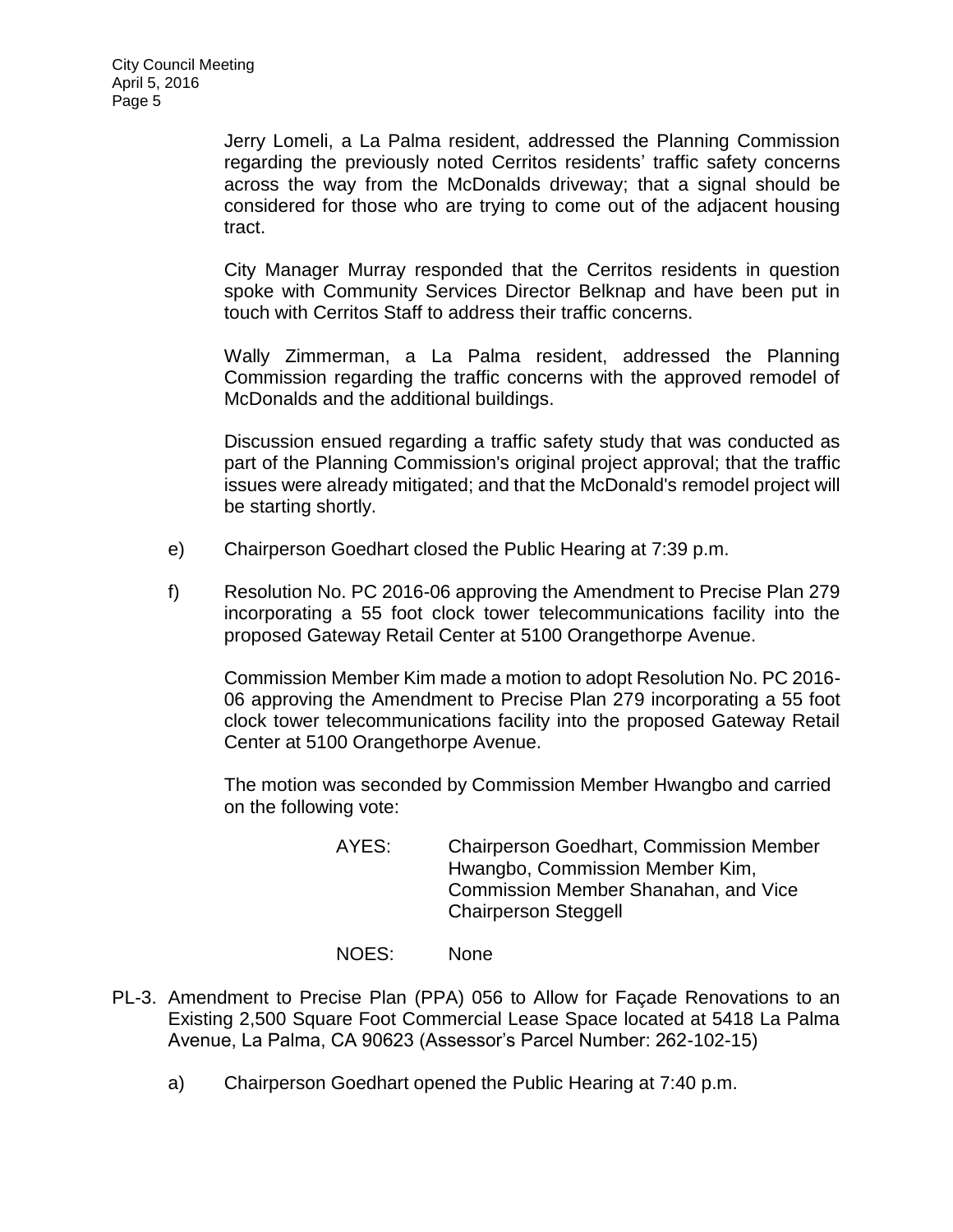- b) [Associate Planner Hutter gave the Staff Report](http://lapalma.granicus.com/MediaPlayer.php?view_id=&clip_id=984&meta_id=131205)
- c) [Commission Comments and Questions:](http://lapalma.granicus.com/MediaPlayer.php?view_id=&clip_id=984&meta_id=131206)

Discussion ensued regarding support to modernize that area of the shopping center; that the project has great outdoor appeal; and hopeful that this project will encourage adjacent property owners to do the same.

d) [Public Input:](http://lapalma.granicus.com/MediaPlayer.php?view_id=&clip_id=984&meta_id=131207)

No members of the public wished to speak.

- e) [Chairperson Goedhart closed the Public Hearing 7:45 p.m.](http://lapalma.granicus.com/MediaPlayer.php?view_id=&clip_id=984&meta_id=131208)
- f) [Resolution No. PC 2016-07 approving Precise Plan Amendment 056 for a](http://lapalma.granicus.com/MediaPlayer.php?view_id=&clip_id=984&meta_id=131209)  [façade renovation at 5418 La Palma Avenue, La Palma, CA.](http://lapalma.granicus.com/MediaPlayer.php?view_id=&clip_id=984&meta_id=131209)

Commission Member Hwangbo made a motion to adopt Resolution No. PC 2016-07 approving Precise Plan Amendment 056 for a façade renovation at 5418 La Palma Avenue, La Palma, CA.

The motion was seconded by Commission Member Kim and carried on the following vote:

> AYES: Chairperson Goedhart, Commission Member Hwangbo, Commission Member Kim, Commission Member Shanahan, and Vice Chairperson Steggell

- NOES: None
- PL-4. Code Amendment [An Ordinance Amending Provisions of the La Palma City Code](http://lapalma.granicus.com/MediaPlayer.php?view_id=&clip_id=984&meta_id=131210)  [Chapters 2 \(Administration\), 8 \(Animal Control\), and 44 \(Zoning\) to Eliminate the](http://lapalma.granicus.com/MediaPlayer.php?view_id=&clip_id=984&meta_id=131210)  [Planning Commission and Transfer its Existing Authority to the City Council as the](http://lapalma.granicus.com/MediaPlayer.php?view_id=&clip_id=984&meta_id=131210)  [City's New Planning Agency](http://lapalma.granicus.com/MediaPlayer.php?view_id=&clip_id=984&meta_id=131210)
	- a) [Chairperson Goedhart opened the Public Hearing at 7:46 p.m.](http://lapalma.granicus.com/MediaPlayer.php?view_id=&clip_id=984&meta_id=131211)
	- b) [City Manager Murray gave the Staff Report](http://lapalma.granicus.com/MediaPlayer.php?view_id=&clip_id=984&meta_id=131212)
	- c) [Commission Comments and Questions:](http://lapalma.granicus.com/MediaPlayer.php?view_id=&clip_id=984&meta_id=131213)

None.

d) [Public Input:](http://lapalma.granicus.com/MediaPlayer.php?view_id=&clip_id=984&meta_id=131214)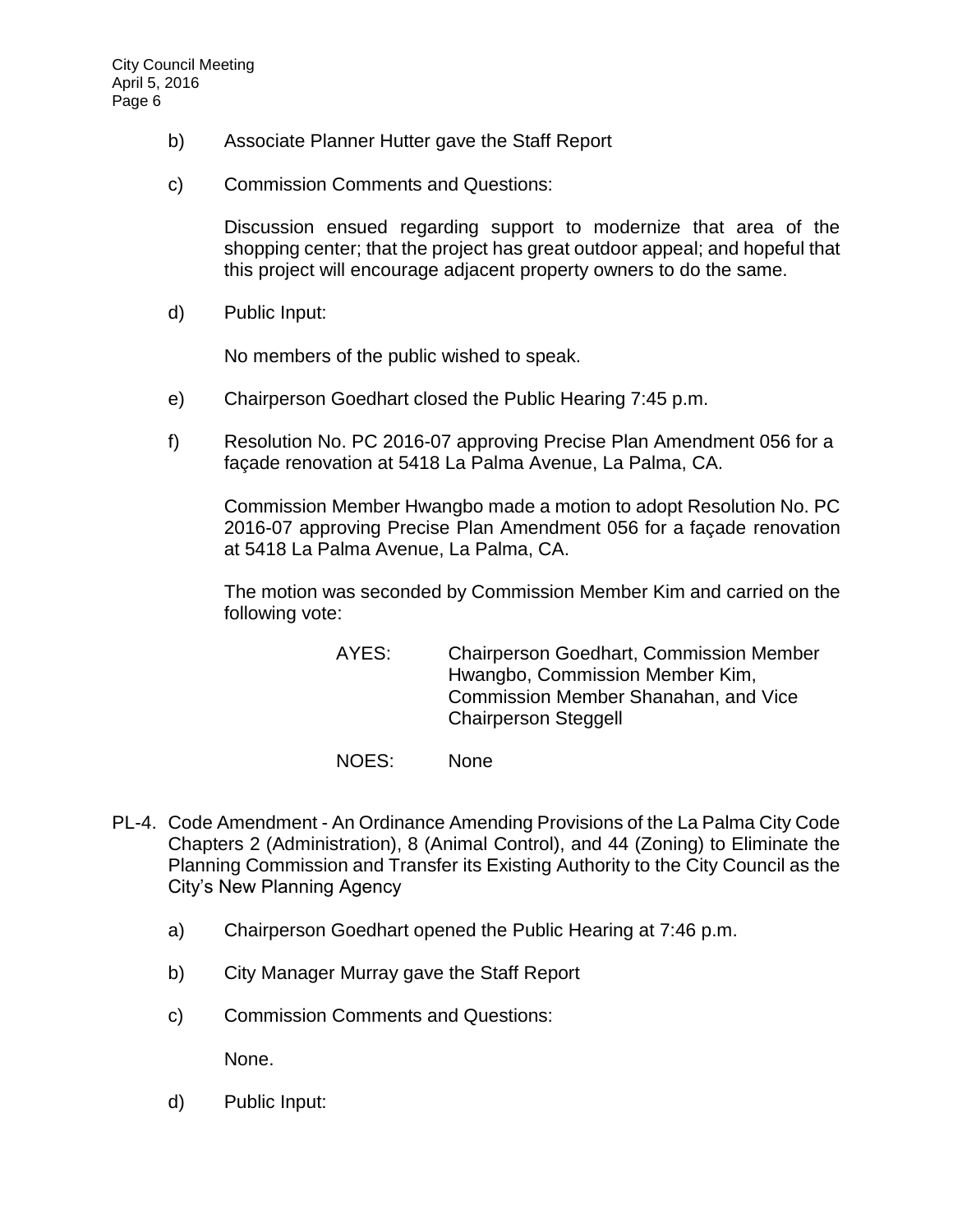No members of the public wished to speak.

e) [Chairperson Goedhart closed the Public Hearing at 7:47 p.m.](http://lapalma.granicus.com/MediaPlayer.php?view_id=&clip_id=984&meta_id=131215)

Discussion ensued regarding support for the elimination of the Planning Commission because of the size of the City and development activity.

f) Resolution No. PC 2016-08 recommending that the City Council approve an Ordinance amending provisions of the La Palma City Code Chapters 2, 8, and 44 to eliminate the Planning Commission and transfer its existing authority to the City Council as the City's new Planning Agency.

Commission Member Hwangbo made a motion to adopt Resolution No. PC 2016-08 recommending that the City Council approve an Ordinance amending provisions of the La Palma City Code Chapters 2, 8, and 44 to eliminate the Planning Commission and transfer its existing authority to the City Council as the City's new Planning Agency.

The motion was seconded by Commission Member Kim and carried on the following vote:

- AYES: Chairperson Goedhart, Commission Member Hwangbo, Commission Member Kim, Commission Member Shanahan, and Vice Chairperson Steggell
- NOES: None

# REGULAR ITEMS

None Scheduled.

# [ADJOURN THE PLANNING COMMISSION AND RECONVENE AS THE CITY COUNCIL](http://lapalma.granicus.com/MediaPlayer.php?view_id=&clip_id=984&meta_id=131227)  [AT 7:49 P.M.](http://lapalma.granicus.com/MediaPlayer.php?view_id=&clip_id=984&meta_id=131227)

## [CONSENT CALENDAR](http://lapalma.granicus.com/MediaPlayer.php?view_id=&clip_id=984&meta_id=131228)

1. Waive the Reading of All Ordinances

Waive the reading of all Ordinances in their entirety and read by title only.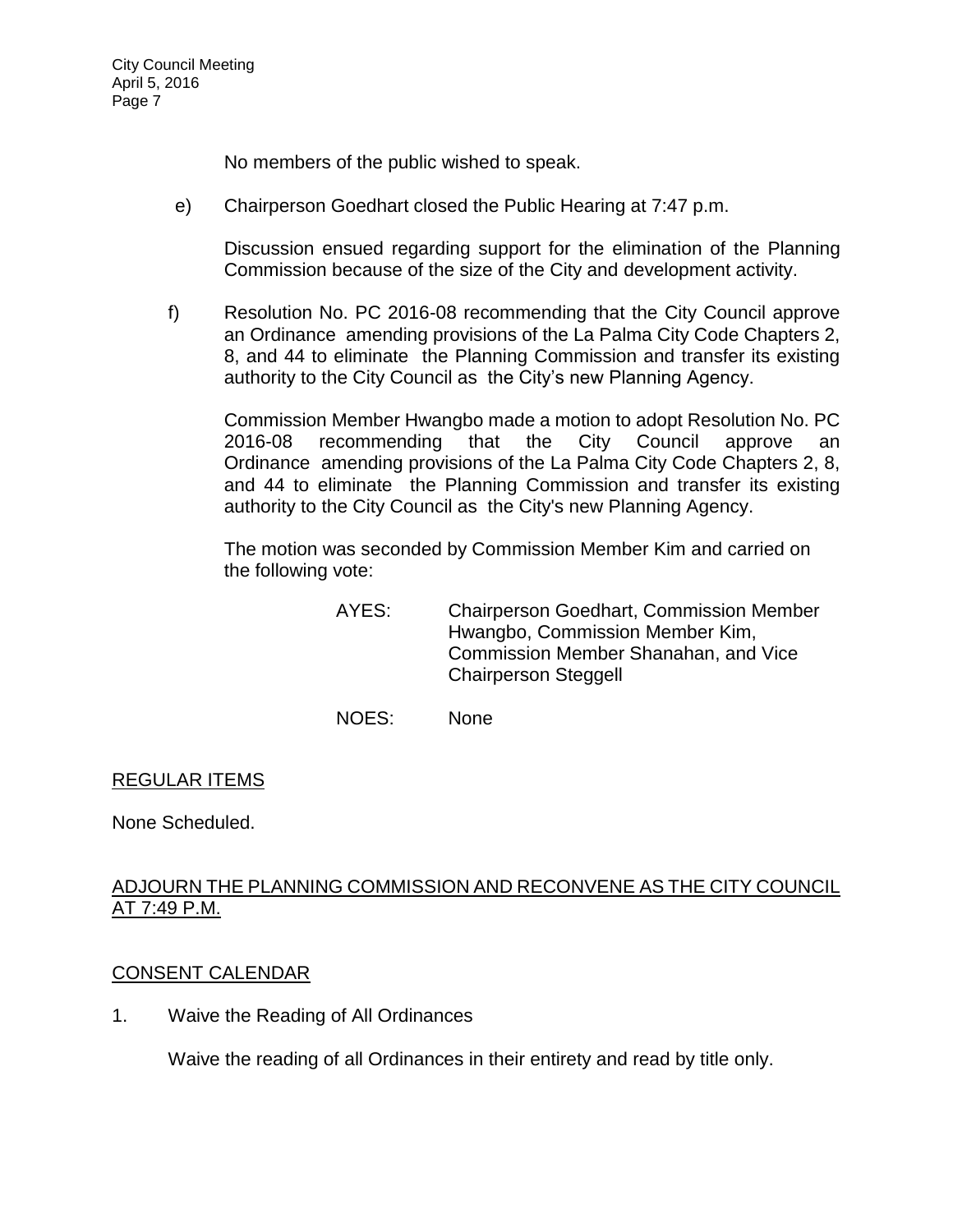2. Approval of Council Minutes

Minutes of the March 15, 2016, Regular Meeting of the City Council.

3. Approval of Register of Demands

Resolution No. 2016-18 approving the Register of Demands for April 5, 2016.

4. Water Conservation Monthly Report for February 2016

Receive and file the Water Conservation Monthly Report for February 2016.

5. 2016 Street Closures for City Special Events

Resolution No. 2016-19 approving Street Closures for two (2) 2016 City special events: Memorial Day, Monday May 30 and Fitness Run for Fun, Monday July 4, 2016.

6. Agreement Extension with Clinical Laboratory of San Bernardino, Inc. for Laboratory Analysis Services for Testing of Drinking Water

Approve and authorize the Mayor to execute an amendment to the agreement with Clinical Laboratory of San Bernardino, Inc. for laboratory analysis services for testing of drinking water samples.

7. Award of Contract to AKAL Consultants for the Valley View Street Rehabilitation Project from 183rd Street to Orangethorpe Avenue, City Project No. ST-335, Federal Project No. STPL 5319(017)

Award a professional services agreement in an amount not to exceed \$50,000 to AKAL Consultants for Construction Administration and Management Services for the Valley View Street Rehabilitation from 183rd Street to Orangethorpe Avenue.

8. Revised Effective Date to an Amendment of the Orange County Waste Disposal Agreement

Resolution No. 2016-20 approving a revised effective date to the Waste Disposal Agreement (WDA) between the County of Orange and City of La Palma to allow for the continued importation of waste at the County's three landfills and to extend the terms of the WDA through June 30, 2025.

9. Award of Contract to Water System Optimization, Incorporated for Water Loss Control Audit Technical Services

Award and authorize the City Manager to execute a professional services agreement in an amount not to exceed \$64,912 to Water System Optimization,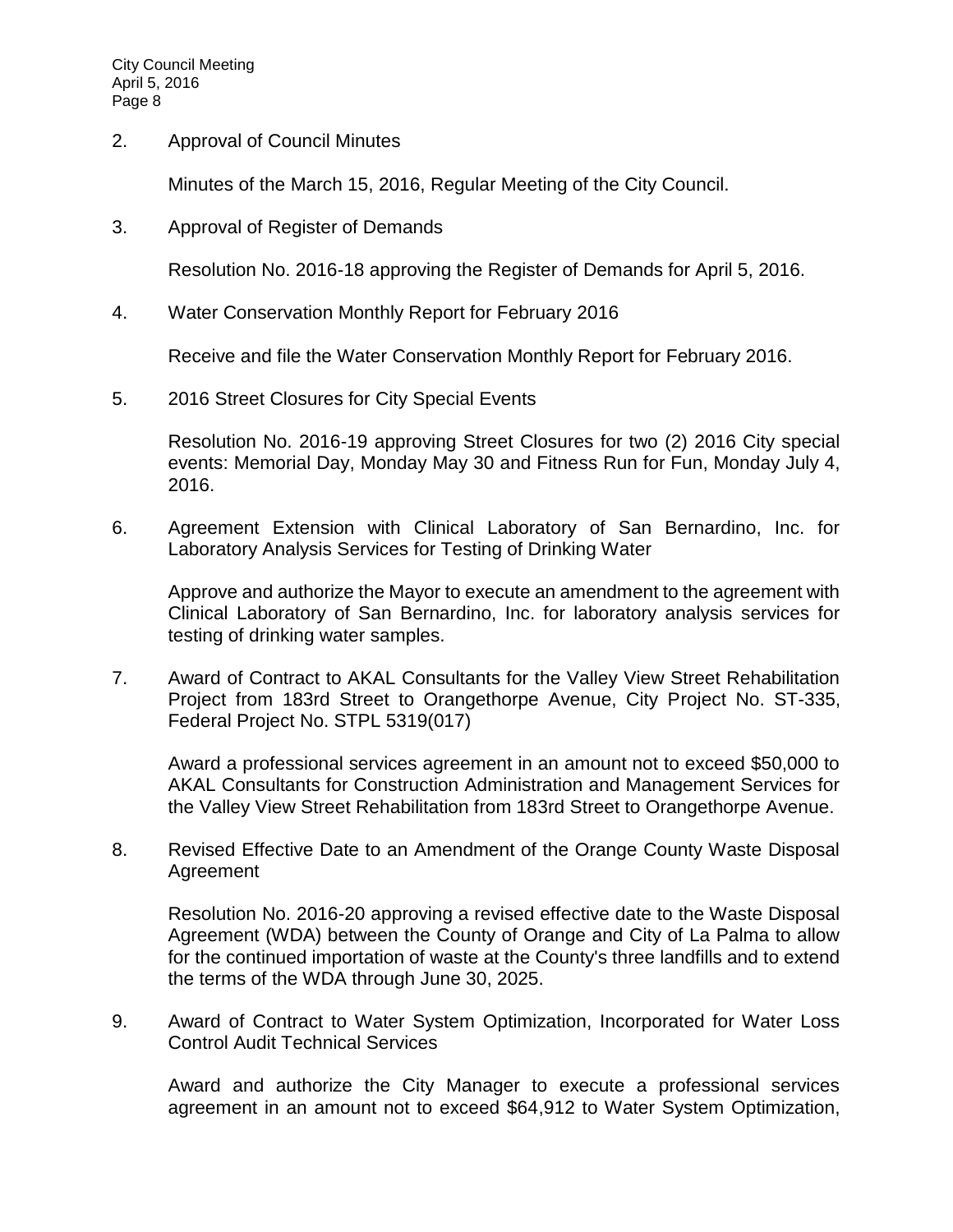Incorporated for professional and technical services for the Water Loss Control Audit Project.

10. Comprehensive Annual Financial Report (CAFR) for the Fiscal Year Ending June 30, 2015

Accept, receive, and file the Comprehensive Annual Financial Report (CAFR) of the City of La Palma for the Fiscal Year ended June 30, 2015.

- 12. General Government and Administrative Services Personnel Revisions and Revision to Salary Schedules
	- a) Approve the personnel revisions to the General Government and Administrative Services Departments for operating efficiencies within the organization; and
	- b) Approve the amended salary schedule for the La Palma General Employees Association (LPGEA).

Approve the personnel revisions to the General Government and Administrative Services Departments for operating efficiencies within the organization; and approve the amended salary schedule for the La Palma General Employees Association (LPGEA).

Council Member Kim made a motion to approve Consent Calendar Items 1 - 10 and Item 12.

The motion was seconded by Council Member Hwangbo and carried on the following vote:

> AYES: Mayor Goedhart, Council Member Hwangbo, Council Member Kim, Council Member Shanahan, and Mayor Pro Tem Steggell

NOES: None

## ITEMS PULLED FROM CONSENT CALENDAR

11. [Second Amendment to Agreement with Rutan and Tucker, LLP for Legal Services](http://lapalma.granicus.com/MediaPlayer.php?view_id=&clip_id=984&meta_id=131249)

Council Member Shanahan pulled the Item from the Consent Calendar in an effort to thank the Rutan & Tucker agency for their partnership.

Approve and authorize the Mayor to execute a Second Amendment to the Legal Services Agreement with Rutan and Tucker, LLP.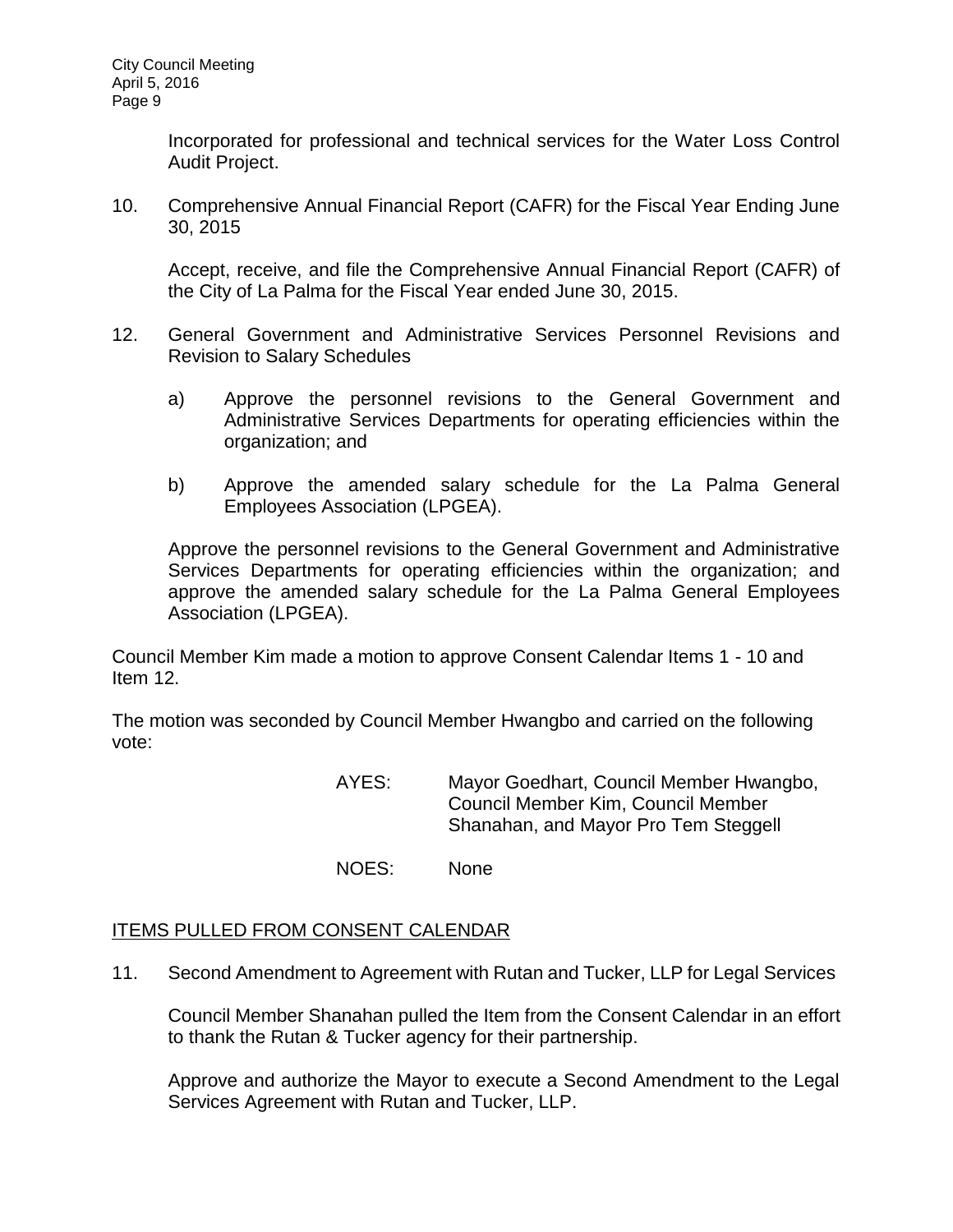Council Member Shanahan made a motion to approve the Second Amendment to Agreement with Rutan and Tucker, LLP for Legal Services.

The motion was seconded by Council Member Kim and carried on the following vote:

- AYES: Mayor Goedhart, Council Member Hwangbo, Council Member Kim, Council Member Shanahan, and Mayor Pro Tem Steggell
- NOES: None

### PUBLIC HEARINGS

None Scheduled.

### [REGULAR ITEMS](http://lapalma.granicus.com/MediaPlayer.php?view_id=&clip_id=984&meta_id=131256)

13. [Resolution Approving an Exception to the 180 Day Wait Period to Hire CalPERS](http://lapalma.granicus.com/MediaPlayer.php?view_id=&clip_id=984&meta_id=131257)  [Retiree per Government Code Sections 7522.56 and 21224](http://lapalma.granicus.com/MediaPlayer.php?view_id=&clip_id=984&meta_id=131257)

Interim Police Chief McCrary gave the Staff Report.

Council Comments and Questions:

Discussion ensued regarding this being a temporary position; that the Police Department plans to hire a permanent dispatch position; that an applicant is currently in background; and that there is an additional per-diem dispatch recruitment in process.

Resolution No. 2016-21 certifying the need to make an exception to a postretirement employment requirement (Government Code sections 7522.56 and 21224) stipulating that CalPERS retirees must wait 180 days before being employed by a CalPERS employer.

Council Member Hwangbo made a motion to adopt Resolution No. 2016-21 approving an Exception to the 180 Day Wait Period to Hire CalPERS Retiree per Government Code Sections 7522.56 and 21224

The motion was seconded by Mayor Pro Tem Steggell and carried on the following vote: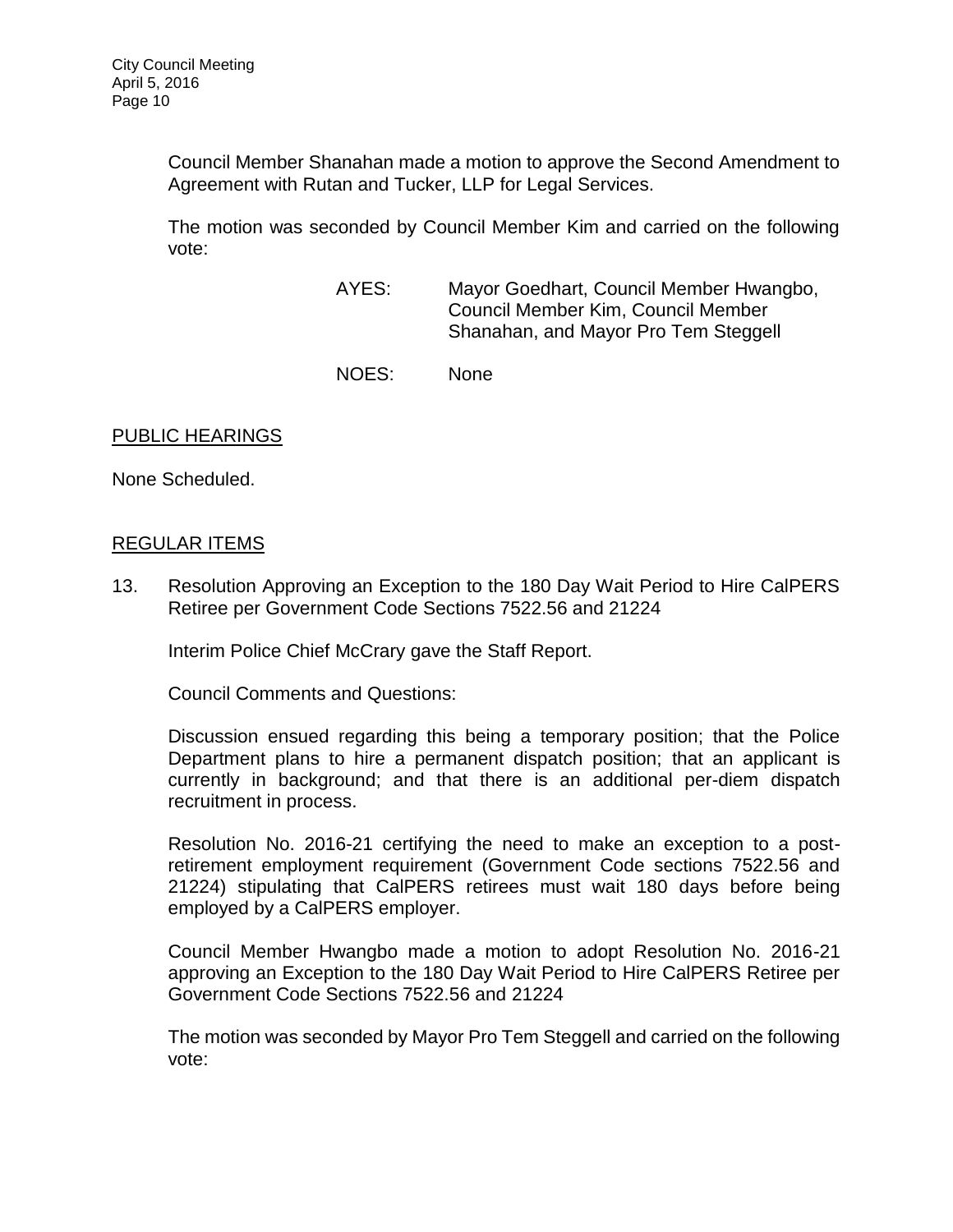AYES: Mayor Goedhart, Council Member Hwangbo, Council Member Kim, Council Member Shanahan, and Mayor Pro Tem Steggell

NOES: None

14. [Resolution asking Anaheim Union High School District \(AUHSD\) to adopt a](http://lapalma.granicus.com/MediaPlayer.php?view_id=&clip_id=984&meta_id=131260)  [Resolution to become a District of Choice](http://lapalma.granicus.com/MediaPlayer.php?view_id=&clip_id=984&meta_id=131260)

City Manager Murray gave the Staff Report.

Council Comments and Questions:

Discussion ensued regarding meetings with the Anaheim Union High School District (AUHSD) that were successful and positive; that the City Council is hopeful that the AUHSD will move forward with this option or have another option available as a possible solution; that this school district issue has been a long, ongoing problem; that only 45 districts in the State of California have pursued this option; that this a positive action that could solve the problems for our La Palma students; that even with the City Council approval, the School District will still need to take action as it requires their approval; and support for the Resolution.

Resolution No. 2016-22 asking the Anaheim Union High School District to adopt a Resolution to become a District of Choice.

Council Member Kim made a motion to approve Resolution No. 2016-22 asking Anaheim Union High School District (AUHSD) to adopt a Resolution to become a District of Choice.

The motion was seconded by Mayor Pro Tem Steggell and carried on the following vote:

> AYES: Mayor Goedhart, Council Member Hwangbo, Council Member Kim, Council Member Shanahan, and Mayor Pro Tem Steggell

- NOES: None
- 15. [Discussion of Preliminary Fiscal Year 2016-17 Budget](http://lapalma.granicus.com/MediaPlayer.php?view_id=&clip_id=984&meta_id=131263)

Conduct an open discussion on the general content of the Preliminary Fiscal Year 2016-17 Budget as provided for the March 22 Budget Workshop and provide direction for preparation of the final budget document as appropriate.

Discussion ensued regarding about clarification of the return rate for Blais & Associates grants; that the City spent about \$25,000 in the past two fiscal years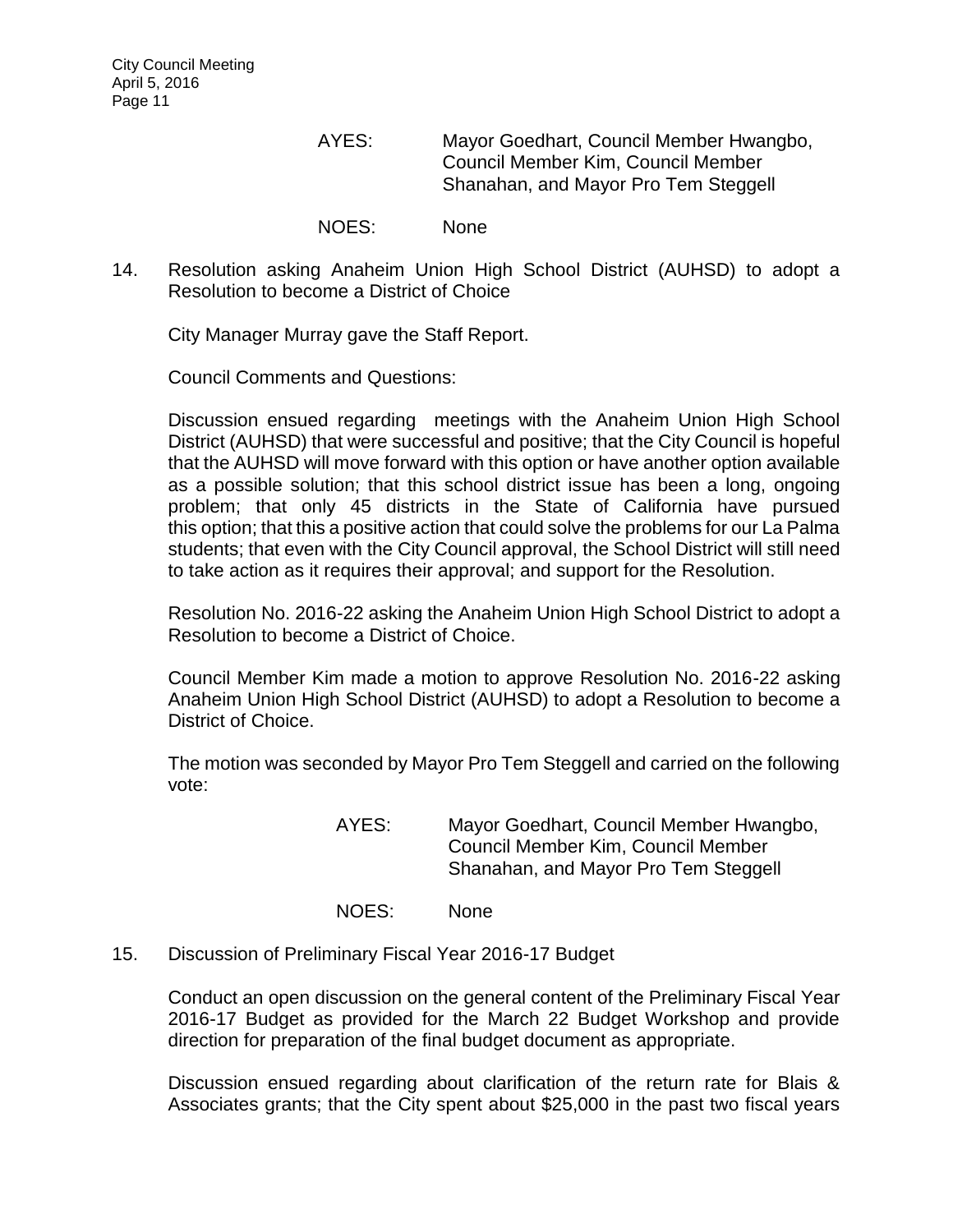and have been awarded \$390,000 in grant monies; that the City received two CDBG ADA block grants that total \$380,000 and would not have been received if Blais was not on contract as the applications cannot be done in-house; that Staff supports the investment the City has spent with Blais & Associates; outlined the process and schedule for the Budget process; that Staff will be firming up revenues and expenses for the next Budget presentation; and that the Budget is planned for adoption at the upcoming May 3rd City Council meeting.

# [COUNCILMEMBER AB1234 REPORTS, REPORTS FROM CITY-AFFILIATED](http://lapalma.granicus.com/MediaPlayer.php?view_id=&clip_id=984&meta_id=131269)  [COMMITTEES, AND COUNCIL REMARKS](http://lapalma.granicus.com/MediaPlayer.php?view_id=&clip_id=984&meta_id=131269)

**Council Member Shanahan** had nothing to report; shared memories of former Officer Brian Rapp; and passed on his condolences to his family.

**Mayor Pro Tem Steggell** attended the Orange County Fire Authority (OCFA) Board meeting; Officer Brian Rapp's funeral service; and the John F. Kennedy High School Mr. and Mrs. Pageant.

**Council Member Hwangbo** attended the League of California Cities (LOCC) Orange County Division Board meeting; the Orange County Vector Control District (OCVCD) Board meeting; the Elementary Student Math competition; that public comments regarding the speeding and traffic concerns can be addressed by technology instead of manpower; and asked that Staff look into available technology solutions.

Police Chief McCrary noted there are some tools available with the City's radar trailer and agreed that there is cost efficient modern technology available that could be utilized.

**Council Member Kim** attended the Special Budget Workshop; the Orange County Sanitation District (OCSD) meeting; and the JFK High School Mr. and Mrs. Pageant.

**Mayor Goedhart** attended Officer Brian Rapp's funeral service and a series of meetings with the AUHSD.

## [CITY MANAGER REMARKS](http://lapalma.granicus.com/MediaPlayer.php?view_id=&clip_id=984&meta_id=131276)

**City Manager Murray** thanked Council Member Shanahan for sharing memories of Officer Brian Rapp; that a college fund has been established for his surviving children; and that anyone interested in donating can contact the City for information.

## [CITY ATTORNEY REMARKS](http://lapalma.granicus.com/MediaPlayer.php?view_id=&clip_id=984&meta_id=131278)

**City Attorney Kuperberg** had nothing to report.